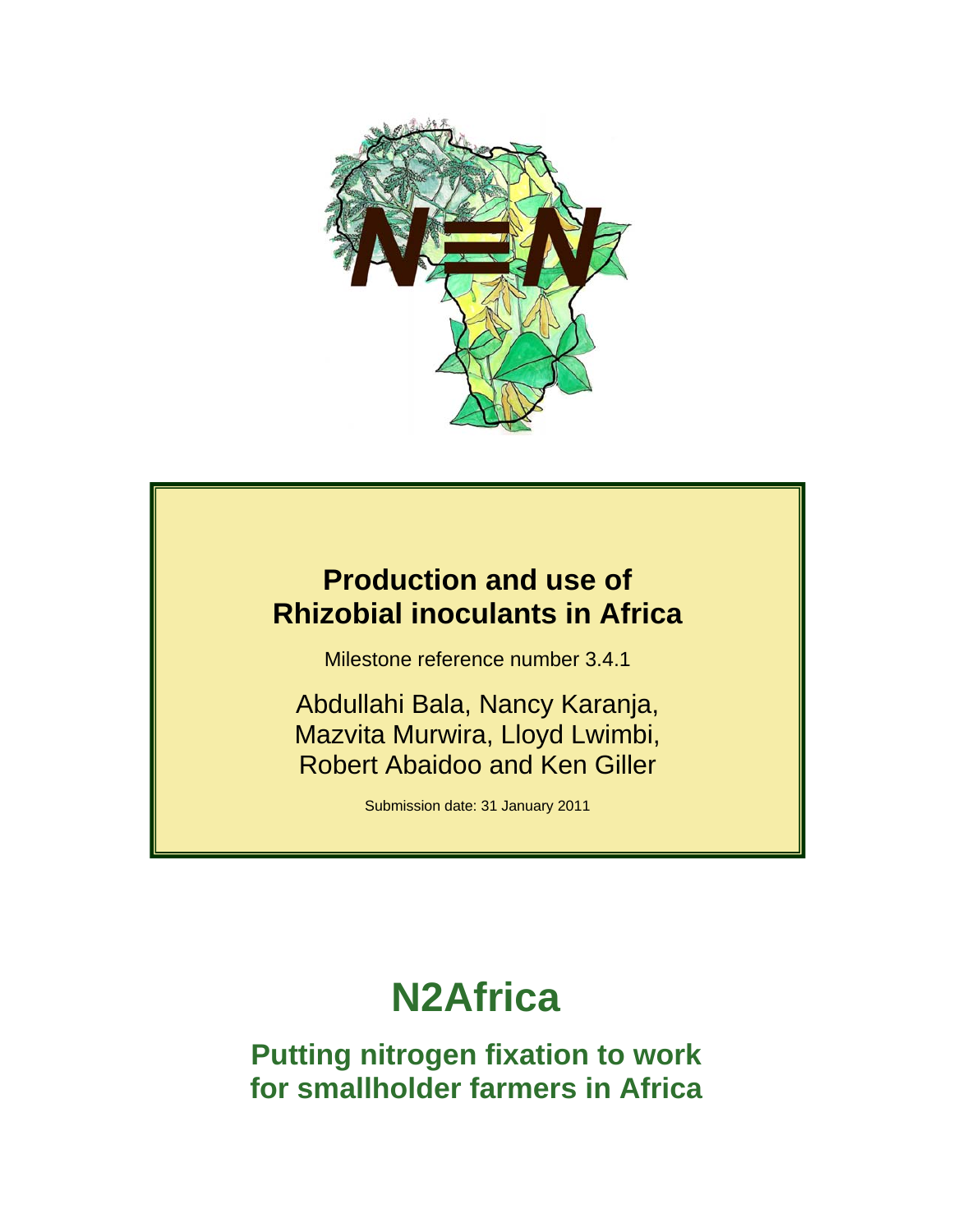Email: n2africa.office@wur.nl<br>Internet: www.N2Africa.org



N2Africa is a project funded by The Bill & Melinda Gates Foundation by a grant to Plant Production Systems, Wageningen University who lead the project together with CIAT-TSBF, IITA and many partners in the Democratic Republic of Congo, Ghana, Kenya, Malawi, Mozambique, Nigeria, Rwanda and Zimbabwe.

| Internet:                                  | www.N2Africa.org                                                                                                |                                        |  |  |  |  |
|--------------------------------------------|-----------------------------------------------------------------------------------------------------------------|----------------------------------------|--|--|--|--|
| Authors of this report and contact details |                                                                                                                 |                                        |  |  |  |  |
| Name:<br>Address:<br>E-mail:               | Abdullahi Bala<br>IITA Kano, PMB 3112, Nigeria<br>a.bala@cgiar.org                                              | Partner acronym: IITA                  |  |  |  |  |
| Name:<br>Address:<br>E-mail:               | Nancy Karanja<br>P.O.Box 30197 -00100, Nairobi, Kenya<br>nancy.karanja@cgiar.org                                | Partner acronym: University of Nairobi |  |  |  |  |
| Name:<br>Address:<br>E-mail:               | Mazvita Murwira<br>P. Bag 3757, 108 - 9th Crescent, Warren Park<br>maxvita@gmail.com                            | Partner acronym: SPRL                  |  |  |  |  |
| Name:<br>Address:<br>E-mail:               | Lloyd Lwimbi                                                                                                    | Partner acronym:                       |  |  |  |  |
| Name:<br>Address:<br>E-mail:               | Robert Abaidoo<br>PMB 5320 OYO ROAD, Ibadan, Nigeria<br>r.abaidoo@cgiar.org                                     | Partner acronym: IITA                  |  |  |  |  |
| Name:<br>Address:<br>Email:                | Ken Giller<br>Plant Production Systems, P.O. Box 430, 6700 AK, Wageningen, The Netherlands<br>ken.giller@wur.nl | Partner acronym: WU                    |  |  |  |  |

If you want to cite a report that originally was meant for use within the project only, please make sure you are allowed to disseminate or cite this report. If so, please cite as follows:

Abdullahi Bala, Nancy Karanja, Mazvita Murwira, Lloyd Lwimbi, Robert Abaidoo and (ශ) Ken Giller, 2011 Production and use of Rhizobial inoculants in Africa, www.N2Africa.org, 21 pp.

#### Disclaimer:

This publication has been funded by the Bill & Melinda Gates Foundation through a grant to Wageningen University entitled "Putting nitrogen fixation to work for smallholder farmers in Africa". Its content does not represent the official position of Bill & Melinda Gates Foundation, Wageningen University or any of the other partner organisations within the project and is entirely the responsibility of the authors.

This information in this document is provided as it is and no guarantee or warranty is given that the information is fit for any particular purpose. The user thereof uses the information at their own sole risk and liability.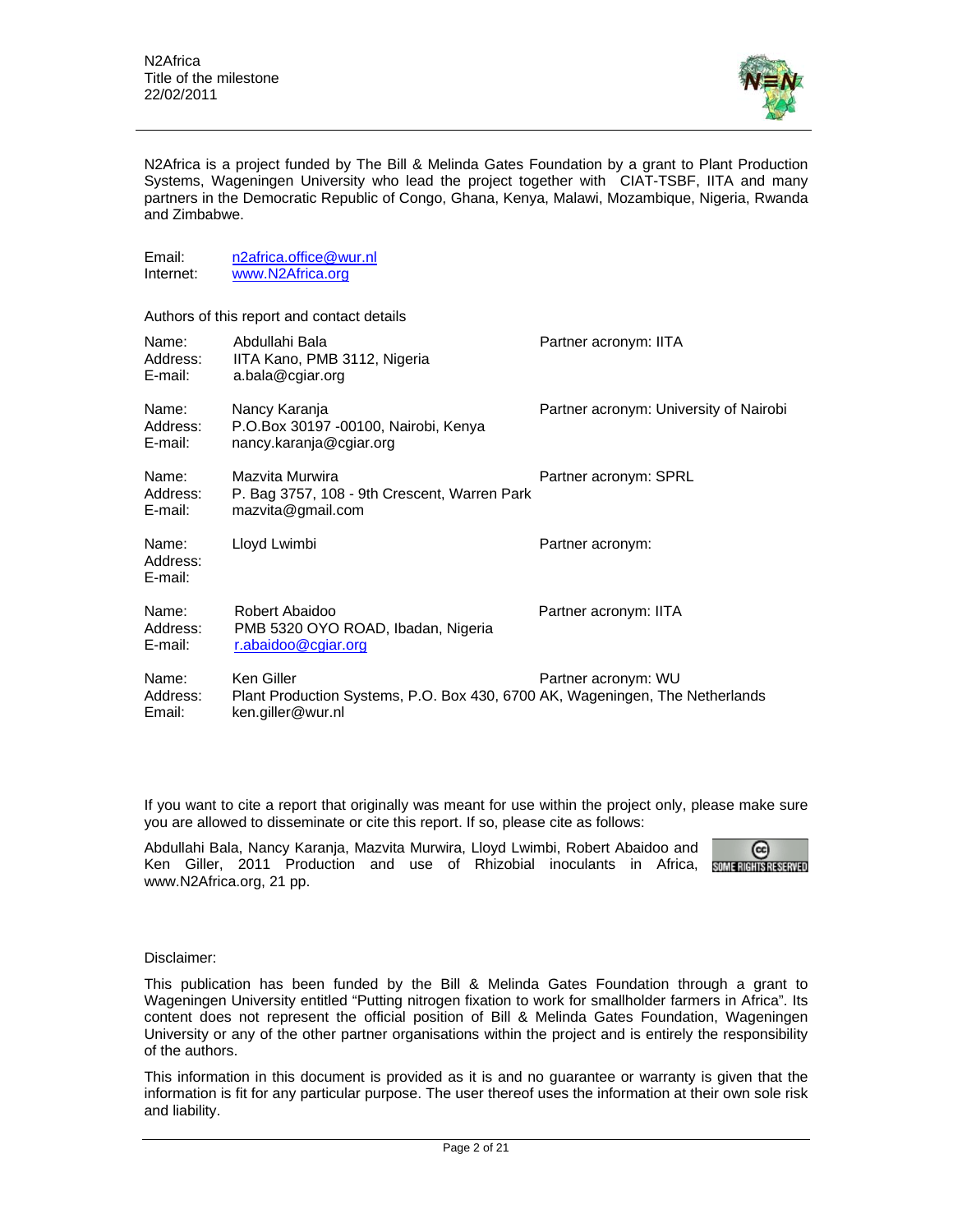

### **Table of contents**

| $\mathbf 1$    |     |  |  |  |
|----------------|-----|--|--|--|
| $\overline{2}$ |     |  |  |  |
| 3              |     |  |  |  |
|                | 3.1 |  |  |  |
|                | 3.2 |  |  |  |
|                | 3.3 |  |  |  |
|                | 3.4 |  |  |  |
|                |     |  |  |  |
| 4              |     |  |  |  |
|                | 4.1 |  |  |  |
|                | 4.2 |  |  |  |
|                | 4.3 |  |  |  |
|                | 4.4 |  |  |  |
|                |     |  |  |  |
|                |     |  |  |  |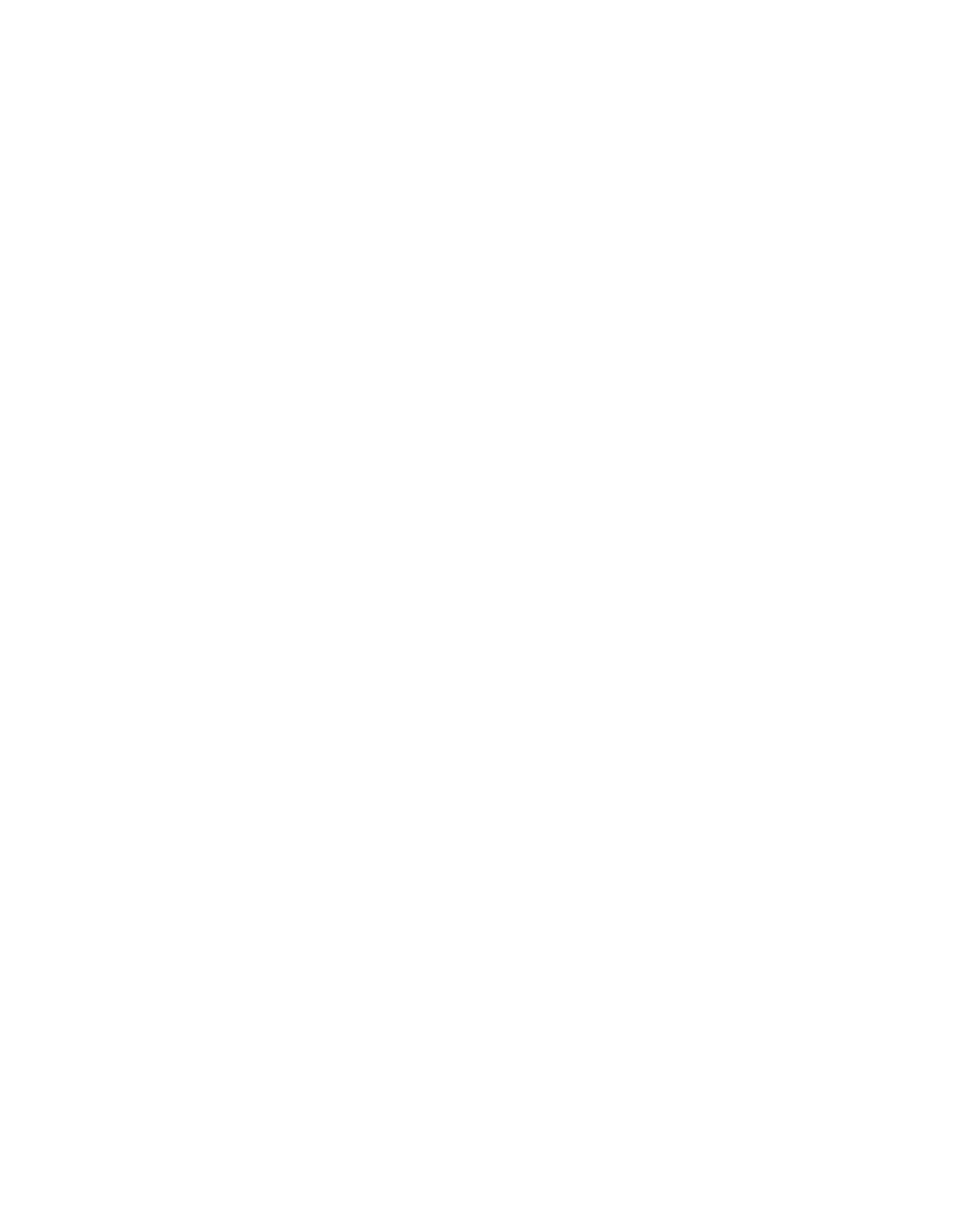

### **Introduction**

Inoculation studies have been conducted in Africa since the 1950s and the benefits of inoculation of legumes with suitable rhizobial strains have been amply demonstrated. Despite the clear evidence of response to inoculation by legume crops, there is relatively little use of inoculants by smallholder farmers in sub-Saharan Africa. Several programmes aimed at promoting the use of inoculants in smallholder farms have been supported by national governments, especially in East and southern Africa (e.g. Malawi, Zambia and Zimbabwe). Such programmes were often run with funding from international agencies, such as the Food and Agricultural Organisation (FAO), United Nations Educational, Scientific and Cultural Organisation (UNESCO) and the International Atomic Energy Agency (IAEA). While the projects lasted, some increase in inoculant use was often recorded. However, the scale of adoption declined once the projects came to an end. The various regions within sub-Saharan Africa have had varying degrees of success in promoting inoculant production and use. Table 1 shows some of the existing inoculant plants and their capacity. Some of the problems identified for the lack of sustainability of inoculant production in Africa include poorly developed marketing channels, inadequate quality assurance as well as inadequate capacity within the extension sector.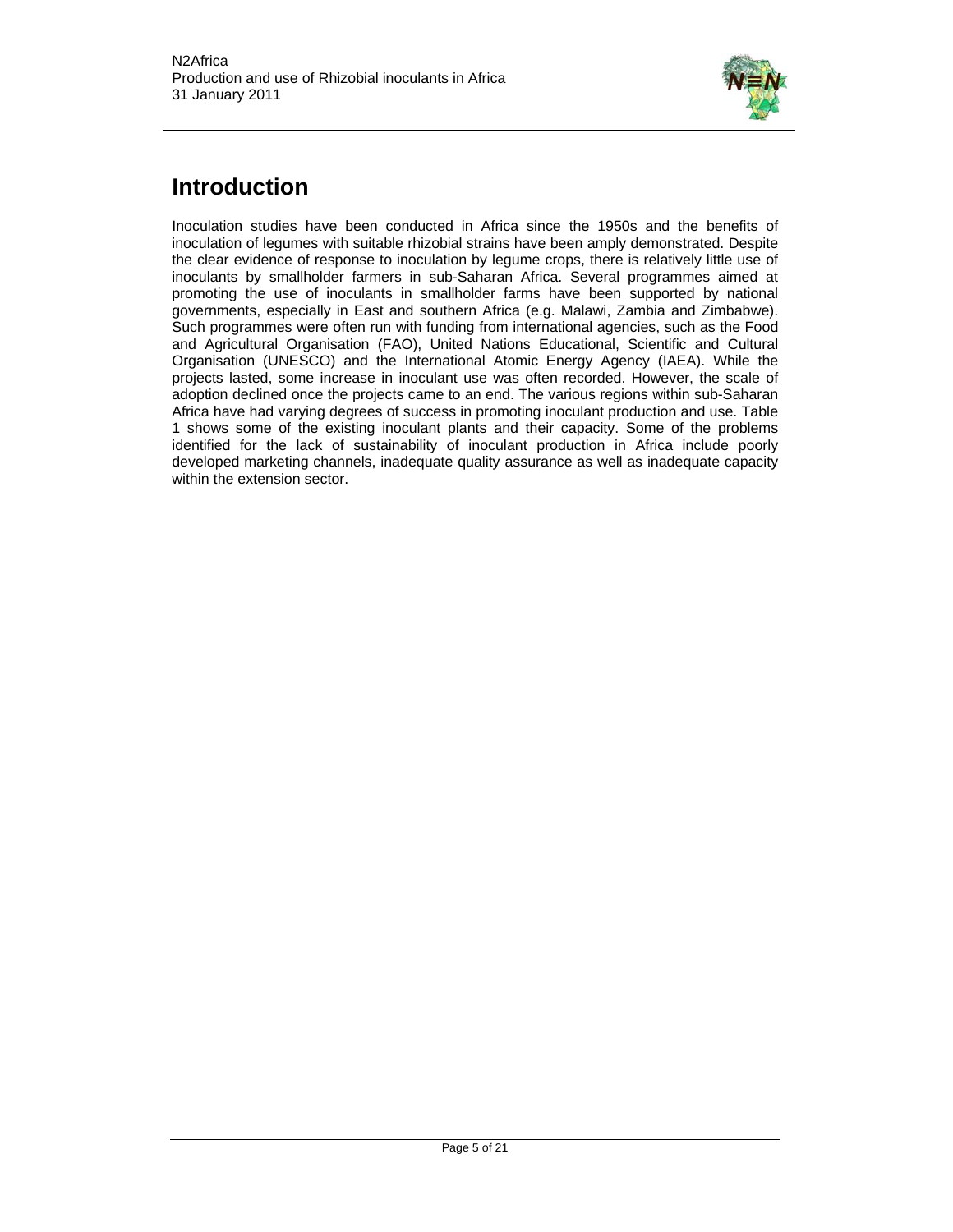

### **1 UNESCO MIRCEN**

Efforts to strengthen research infrastructure in Africa led UNESCO to start a major regional initiative in the field of applied microbiology and biotechnology in the 1980s. The rationale was to develop the research potential and technological capacity already existing in African countries through the promotion of scientific co-operation between existing local institutions and regional professional societies within the framework of the regional microbiological resources centres (MIRCENs). Under this initiative, three MIRCEN centres were established for East and West Africa at the University of Nairobi and the Centre National de Recherches Agronomiques, Bambey, Senegal, and for the Arab States at the Ain Shams University, Cairo, Egypt. These MIRCENs function as the anchor of a framework that was aimed at promoting high value, low-cost technologies that improve rural agricultural practices, creating rural market economies and providing more technological avenues for employment, increased incomes and ultimate feeder industries to the urban sector.

**Table 1.** Production of rhizobial inoculants in sub-Saharan Africa during the 1990s (from Karanja et al., 2000).

| <b>Producer Country Product</b>          | name                                        | <b>Production Inoculant</b><br>$yr^{-1}$ (kg) | <b>Carrier</b>             | Retail<br>quantity (g) | <b>Crops</b>                                                                     |
|------------------------------------------|---------------------------------------------|-----------------------------------------------|----------------------------|------------------------|----------------------------------------------------------------------------------|
| Kenya, MIRCEN,<br>University of Nairobi  | <b>BIOFIX</b>                               | 1,500                                         | Sterile filter 100<br>mud  |                        | Bean, soybean,<br>cowpea, groundnut,<br>legume trees                             |
| Kenya, MEA LTD.                          | <b>BIOFIX</b>                               | 2,000                                         | mud                        |                        | Sterile filter 100,50,20,10 Bean, soybean,<br>cowpea, groundnut,<br>legume trees |
| South Africa,<br>Pretoria                | STIMULANT 9,000                             |                                               | Irradiated<br>peat         | 250                    | Soybean, Groundnut,<br>cowpea, bean, peas,<br>fodder legumes                     |
| Tanzania, Sokoine<br>University          | <b>NITROSUA</b>                             |                                               | Sterile filter 100<br>mud  |                        | Bean, soybean and<br>lucerne                                                     |
| Uganda, Makerere Bio-N-Fix<br>University |                                             | 2,000                                         | Sterile peat 250           |                        | Soybean, bean , lucerne<br>and calliandra                                        |
| Uganda, Madhvani<br>industries           | Bio-Fertilizer 8,000<br>legume<br>inoculant |                                               | Sterile peat 100           |                        | Soybean, groundnut<br>and bean                                                   |
| Zambia,<br>Mt.MakuluResearch<br>Station  | <b>NITROZAM</b>                             | 16,000                                        | Sterile peat 250           |                        | soybean, lucerne and<br>bean                                                     |
| Zimbabwe,<br>Marondera                   |                                             | 3,000                                         | <b>Sterile</b><br>bargasse | 50                     | Soybean, bean, pea,<br>fodder legumes                                            |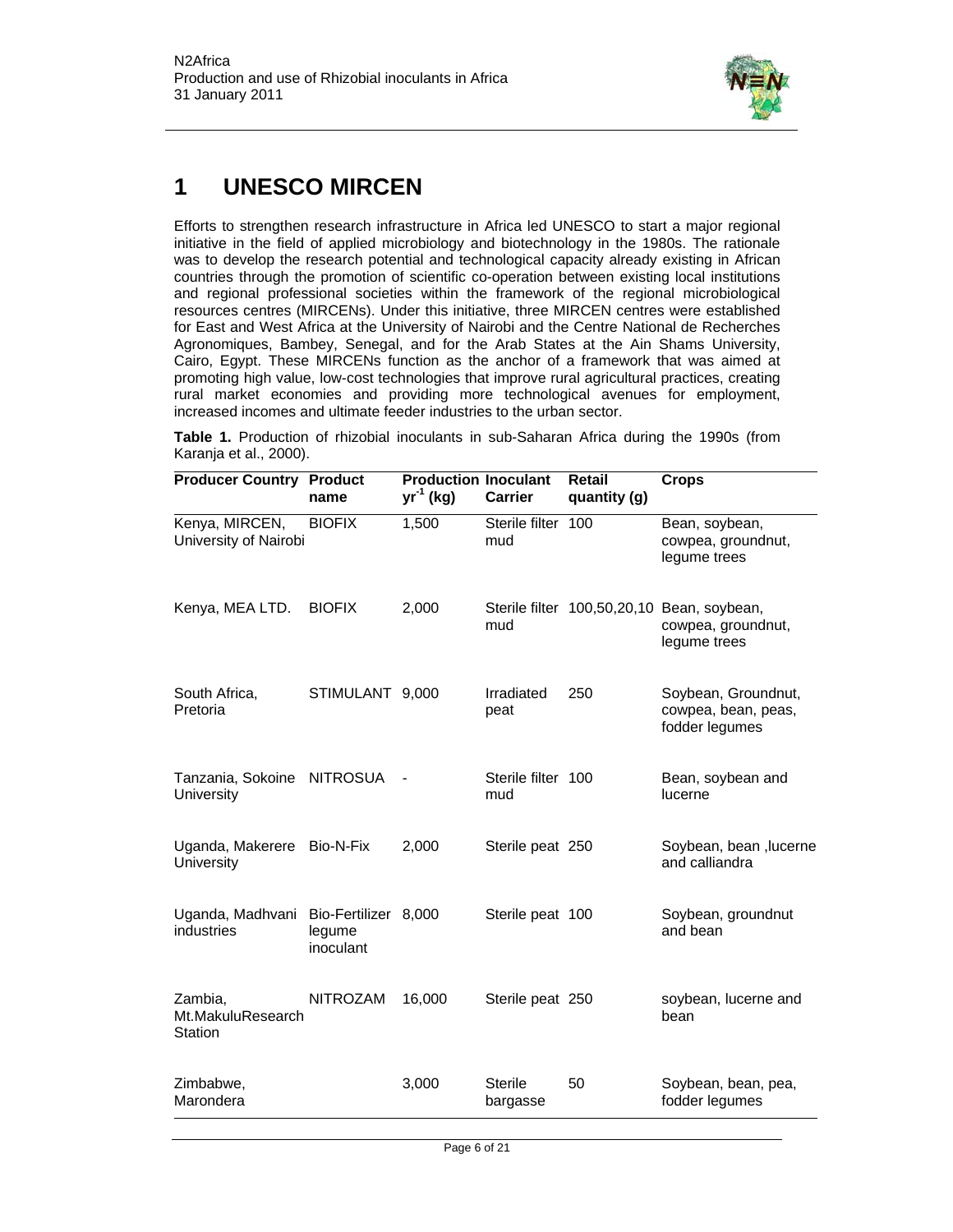

The Nairobi and Dakar MIRCENs had emphasis on research and training in the production of biofertilisers, whereas that in Cairo focused on biotechnological techniques in the recycling of biodegradable wastes. The MIRCENs for the East African and West African regions are engaged in activities in the field of nitrogen fixation by *Rhizobium*/legume systems. The main responsibilities of the centres include collection, identification, maintenance, testing and distribution of rhizobial cultures compatible with crops of the region. Other activities include the identification of problems pertinent to the deployment of local rhizobia inoculant technology and promotion of research. In line with these objectives, pilot rhizobial inoculant production facilities were installed at the centres, with the long-term objective of serving the role of technology incubation centres that lead to spin-off inoculant plants in the respective sub-regions. More than 3 decades on, the two centres in West and East Africa have had mixed fortunes.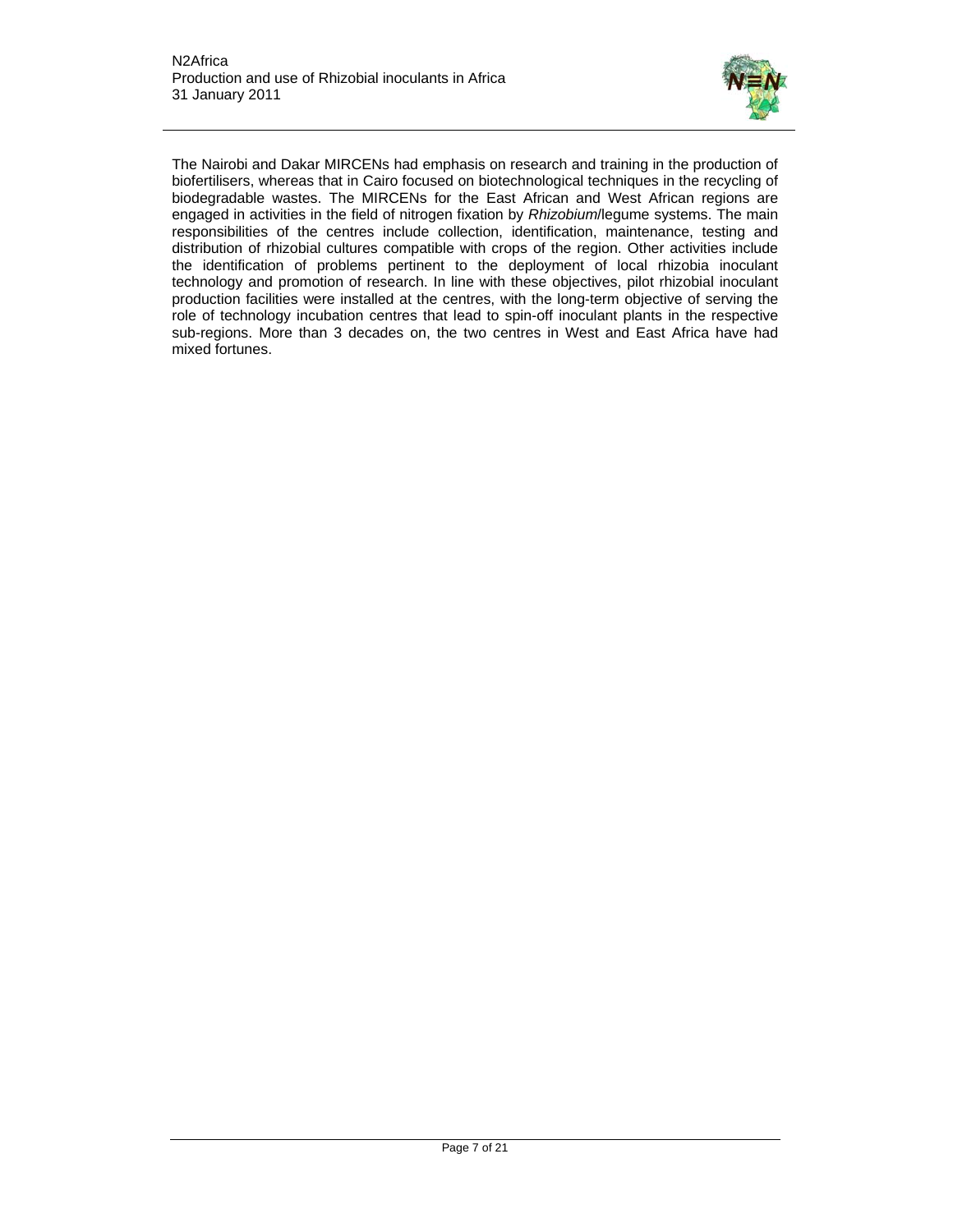

### **2 Inoculant production and use in West Africa**

Other than experiments that are limited to research farms, there is hardly any country in West Africa where rhizobial inoculants are regularly used by farmers. The Microbiological Resource Centre (MIRCEN) in Senegal conducts inoculation trials on grain legumes, especially cowpea (*Vigna unguiculata*), groundnut (*Arachis hypogaea*), soybean (*Glycine max*), and bean (*Phaseolus vulgaris*). The centre also works on inoculation responses by tree legumes, especially *Acacia* and *Sesbania* species. However, in spite of its more than 30-year existence, the Dakar MIRCEN still produces inoculant at the pilot scale level with little evidence of efforts to engage the private sector for commercial production. The French Institute of Scientific Research for Cooperative Development (ORSTOM) also owns a laboratory in Dakar that is involved in research activities focusing on legume-rhizobium symbioses as well as on actinorhizal microorganisms (*Frankia* spp) aimed at identifying the most effective symbiotic associations with *Casuarina* and *Allocasuarina* genotypes micropropagated *in vitro*.

The two major elements that appear to drive the widespread adoption and use of inoculants and inoculant technology are largely absent in West Africa. These are large-scale commercial production of soybean and an intensive livestock industry. Specific varieties of soybean are high-yielding and are widely cultivated in commercial farms. They, however, require rhizobial inoculants for high productivity. Similarly, high value meat or dairy production is often done under an intensive livestock production system that relies on breeding animals on improved pasture. The pasture legumes are often not indigenous to the soils on which the pastures are established and inoculation, therefore, becomes imperative. In West Africa, soybean is a relatively new crop, although the area of cultivation continues to expand rapidly. However, virtually all the soybean grown is of the promiscuous variety, which readily nodulates with indigenous rhizobia. The major grain legumes in the sub-region, mainly cowpea, groundnut and bambara groundnut (*Vigna* subterranean), are also highly permissive in their interaction with indigenous rhizobia and hardly respond to inoculation. Additionally, extensive system of livestock production is widespread in the area; hence the incentive for inoculant adoption is minimal.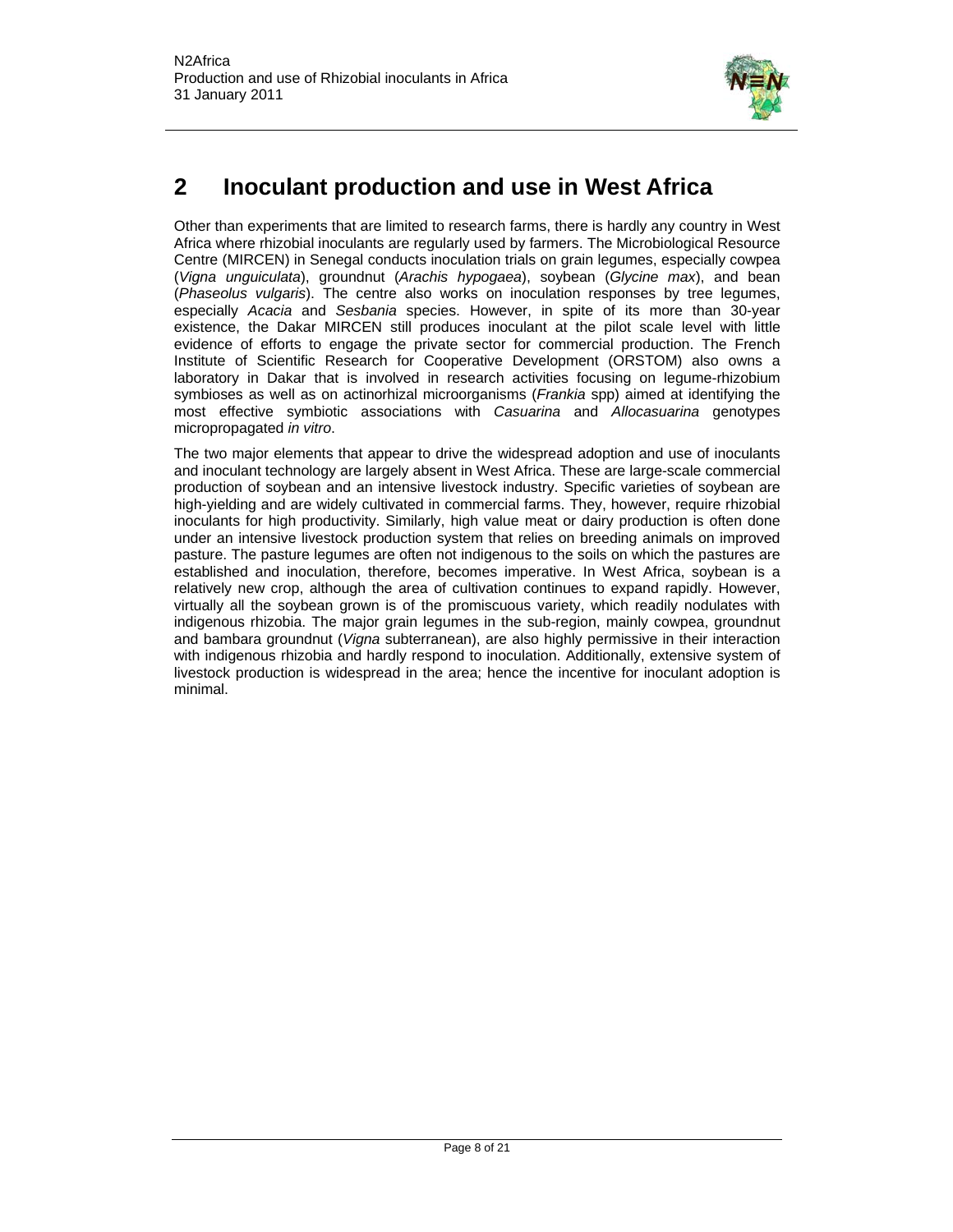

### **3 Inoculant production and use in East and Central Africa**

#### **3.1 Kenya**

The Nairobi MIRCEN project located at the University of Nairobi was founded in 1977 with funding from UNESCO. The project's mandate includes the promotion and transfer of biological nitrogen fixation (BNF) technology, including inoculant production, to agricultural stakeholders within the East African region. The Centre has a collection of more than 250 rhizobial strains from local and foreign sources. Majority of the strains are fast-growing strains. All cultures are stored at 4°C, with those sourced abroad were brought and stored in lyophilised form. Using some of the rhizobial strains in its collection, the centre has developed inoculants for various legumes including pulses, pasture legumes and trees. These include *Phaseolus vulgaris* (common bean), *Glycine max* (soybean), *Medicago sativa* (lucerne), *Arachis hypogaea* (groundnut), *Desmodium* spp. (desmodium), *Sesbania* spp. (sesbania), *Leucaena leucocephala* (leucaena), *Vigna unguiculata* (cowpea) and *Pisum sativum* (Garden pea).

Nairobi MIRCEN has since 1981 been producing an inoculant known as BIOFIX which was the main inoculant in the market. The product comes in 100 g packets, with one packet sufficient to adequately inoculate 10 kg of seeds needed per hectare of common beans and soybean. In response to the needs of peasant farmers who mostly own small parcels of land, the Centre also sold 20 g and 10 g mini packs, which are sufficient for about 2 kg and 1 kg, respectively, of beans or soybeans (Karanja et al., 1998). Between 1992 and 1993, the average sales of MIRCEN's inoculants were about 1,350 kg per year (Mugabe, 1994), the level at which production had stagnated throughout the 1990s (Karanja et al., 1998). Some factors responsible for the low demand for the inoculants included inadequate and inefficient marketing channels and outlets, as well as inadequate extension services covering inoculant use (Odame, 1997).

Since 2008, Biofix inoculants have been produced by a private company, MEA Fertilizer Company Ltd., based on a memorandum of understanding signed with the University of Nairobi. Quality control of the Biofix inoculants remains the responsibility of the university. MEA made a \$200,000 investment in an inoculant production plant that is located at Nakuru, 200 km east of Nairobi. The company started by producing 400 sachets of Biofix weekly at the cost of about \$2.5 per sachet. The company is targeting production at 1000 sachets per week in future. MEA's involvement production and marketing has led to a two fold increase in sales of Biofix.

Inoculant production at Nairobi MIRCEN has 4 steps as follows:

*Carrier preparation*: A large deposit of peat exists outside Nairobi but lies within a government conservation area. Therefore, the carrier used for inoculant production at Nairobi MIRCEN is filter mud, obtained from the Muhoroni sugarcane mill. The filter mud is sun-dried, ground using a hammer mill, and sieved with a 210 µm mesh. The pH of the resulting powder is adjusted to 7.0 after which 50 g units are transferred into 150 gauge polyethylene bags and moistened with yeast extract mannitol broth at 15% moisture holding capacity. The bags are sealed, leaving a small vent to allow for gaseous exchange during autoclaving, which is done at 121  $^{\circ}$ C for 3 hours. The bags are then aseptically sealed and stored pending when they are to be inoculated with rhizobial broth. At this stage, random samples are taken and tested for sterility on yeast extract mannitol agar (YEMA).

*Inoculum broth preparation*: The desired inoculant strains are cultured in 1.5 L of yeast extract mannitol broth (Vincent, 1970) in a 2 L flask for 2-4 days to late log phase of growth. Each flask represents a batch and is aerated by gently bubbling sterile compressed air through the broth. At the end of the incubation, an aliquot of the broth is sampled for plating on YEMA to test for sterility and for cell counts.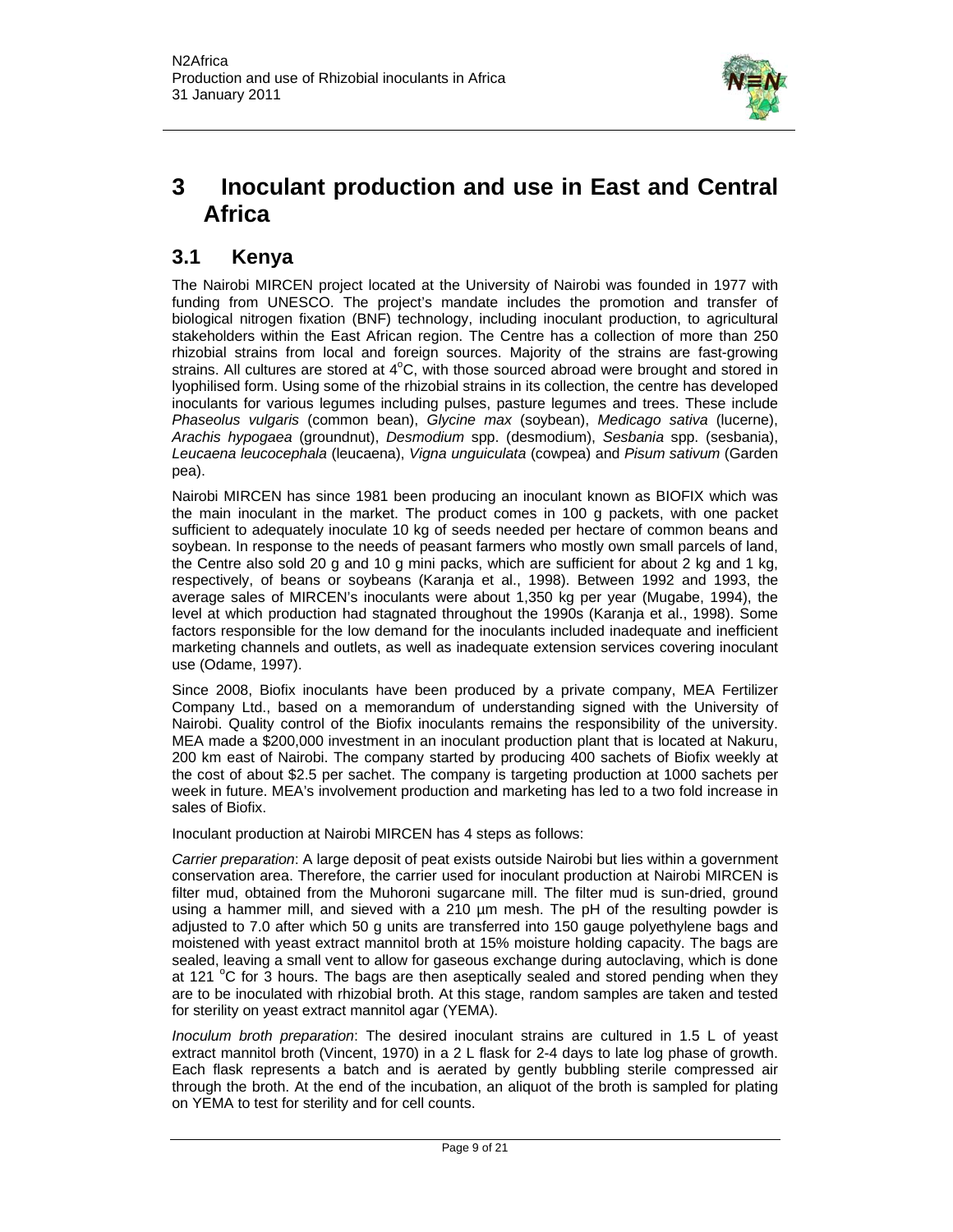

*Inoculation of carrier*: The late log phase culture is aseptically diluted in 20% (v/v) solution of yeast extract mannitol. The pre-sterilised carrier material is aseptically injected with the diluted broth. A small area in a corner of the carrier bag where the injector needle is to be inserted is sterilised by swabbing with sterile cotton wool containing 70%. The puncture hole is immediately sealed with an adhesive label that bears the batch number and other relevant information about the inoculant. Inoculation of the carrier is done with YEM broth containing approximately 10<sup>9</sup> viable cells of *B. japonicum* strain USDA110 for soybean and *Rhizobium tropici* strain CIAT899 for bean.

Inoculants curing: The inoculated bags are incubated at 25-30 °C for 2 weeks. The rhizobia in the carrier are expected to reach maximum population during this period. The packets are then observed for contamination before being stored at 4  $^{\circ}$ C.

The quality assurance framework put in place provides for testing of samples at every stage of the production, with plant infection tests employed on every batch of inoculant before deployment to market. However, recent tests have raised concern about the quality of the product due to the much lower cell numbers observed in the laboratory.

#### **3.2 Tanzania**

In the 1990s, the Food and Agricultural Organisation (FAO) supported a project to select better strains of rhizobia in Tanzania (Mugabe, 1994). The project included the establishment of a fermenter for the production of inoculants at the University of Dar-es-Salaam. The University also had support from the University of Nijmegen, The Netherlands, for the training of microbiologists at postgraduate level and research on BNF.

The Sokoine University of Agriculture developed at a commercial level an inoculant called 'Nitrosua' for use in soybean production. In collaboration with the Ministry of Agriculture and some non-governmental organisations (NGOs), the university also established extension activities to disseminate the inoculants to local farmers. Nothing much is now known about the inoculant production activities at both the Dar-es-Salaam and Sokoine Universities. It would appear that the activities stopped when external funding dried up.

#### **3.3 Uganda**

Inoculants are produced in Uganda by at least two plants. The first is Madhavani Ltd, a sugar factory with inoculant research laboratory near Jinja, and the other is Biological Nitrogen Fixation Makerere University which was established with the aid of the United State Agency for International Development (USAID) in 1990. Average annual production in the 1990s at the Makerere plant was about 1,500 kg of unsterile inoculants in 250 g packets for use in Uganda. In 1994, however, this plant and the one near Jinja were both contracted by FAO to supply 14.2 tonnes of soybean inoculants between 1995 and 1997 for distribution in Rwanda. Inoculants at Makerere University are produced by impregnating sterile peat carrier with yeast extract mannitol (YEM) broth containing approximately 10<sup>9</sup> viable cells of B. *japonicum* strain USDA110 originally obtained from the University of Hawaii NifTAL Project (Rwakaikara-Silver, 1998). The peat carrier is mined from a local deposit in Uganda. The inoculants are packaged in 100 g units. Quality control measures required the inoculants to contain a  $\overline{m}$ inimum of 1.2 x 10<sup>6</sup> rhizobia and should have less than 1 contaminant organism per 100,000 rhizobia.

#### **3.4 Rwanda**

In Rwanda, the Food and Agricultural Organisation (FAO) helped to set up an inoculant production facility at the Institut des Sciences Agronomique du Rwanda (ISAR) in 1984 and had reached an annual production level of 2.4 tonnes by 1990 (Cassien and Woomer, 1998). Within 7 years, inoculum production increased 600-fold. Inoculants were packaged in units of 40 g which was enough to inoculate 200  $m^2$  of soybean field. The size of the packets was suited to the needs of the farmers who often cultivate small holdings and are not resource– endowed to require large supplies. However, activities were disrupted by the civil war in 1994.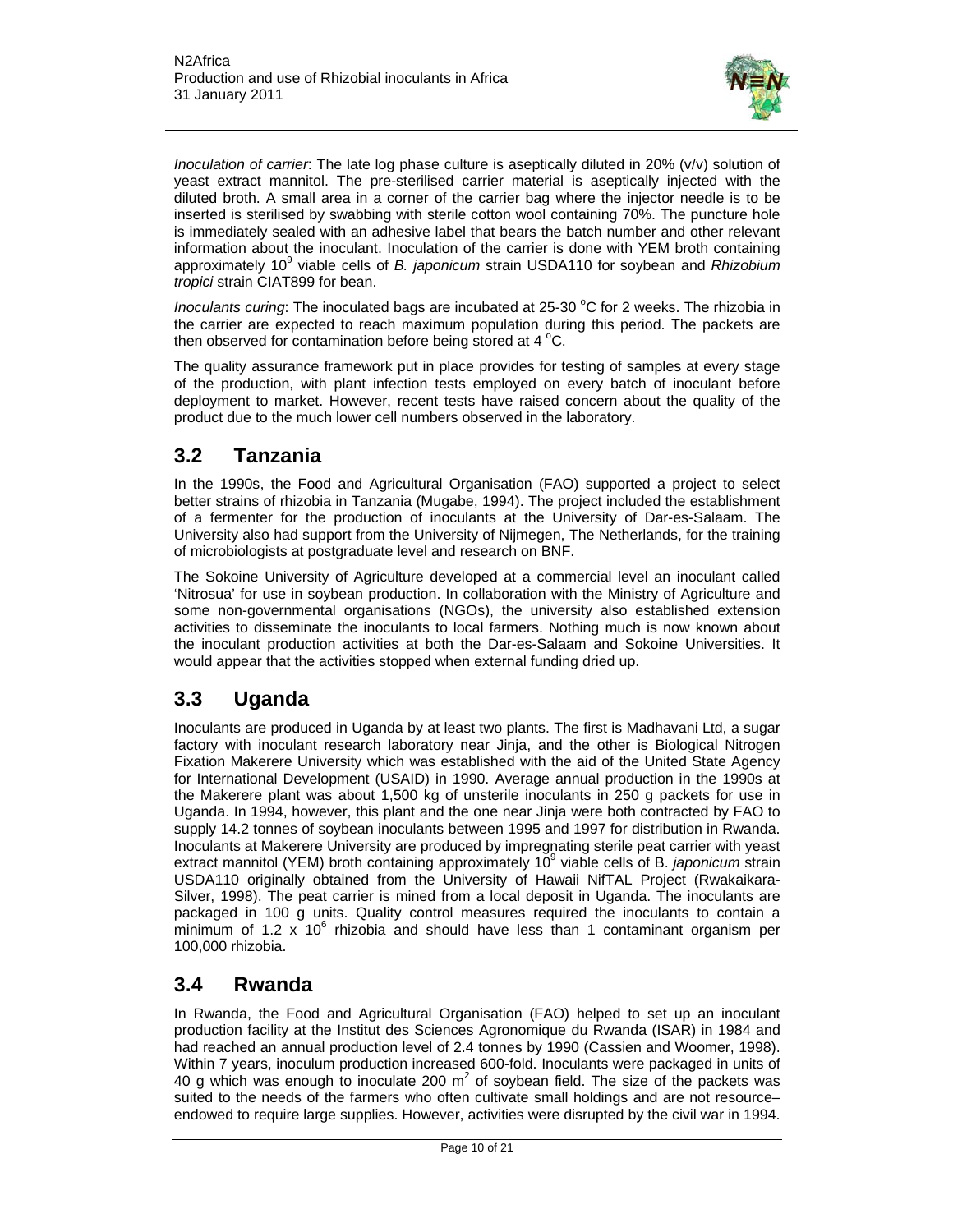

The laboratory was destroyed and all of the rhizobial strains and their documentation were lost. The laboratory was rehabilitated later and new equipment installed. Between 1995 and 2005, the laboratory could produce between 6000 to 8000 packets of solid inoculant that were bought by a non-governmental organisation on yearly basis and distributed to soyabean farmers across several sites in the country. Since 2005, the laboratory has not been working at full capacity due to inadequate equipment and lack of qualified staff.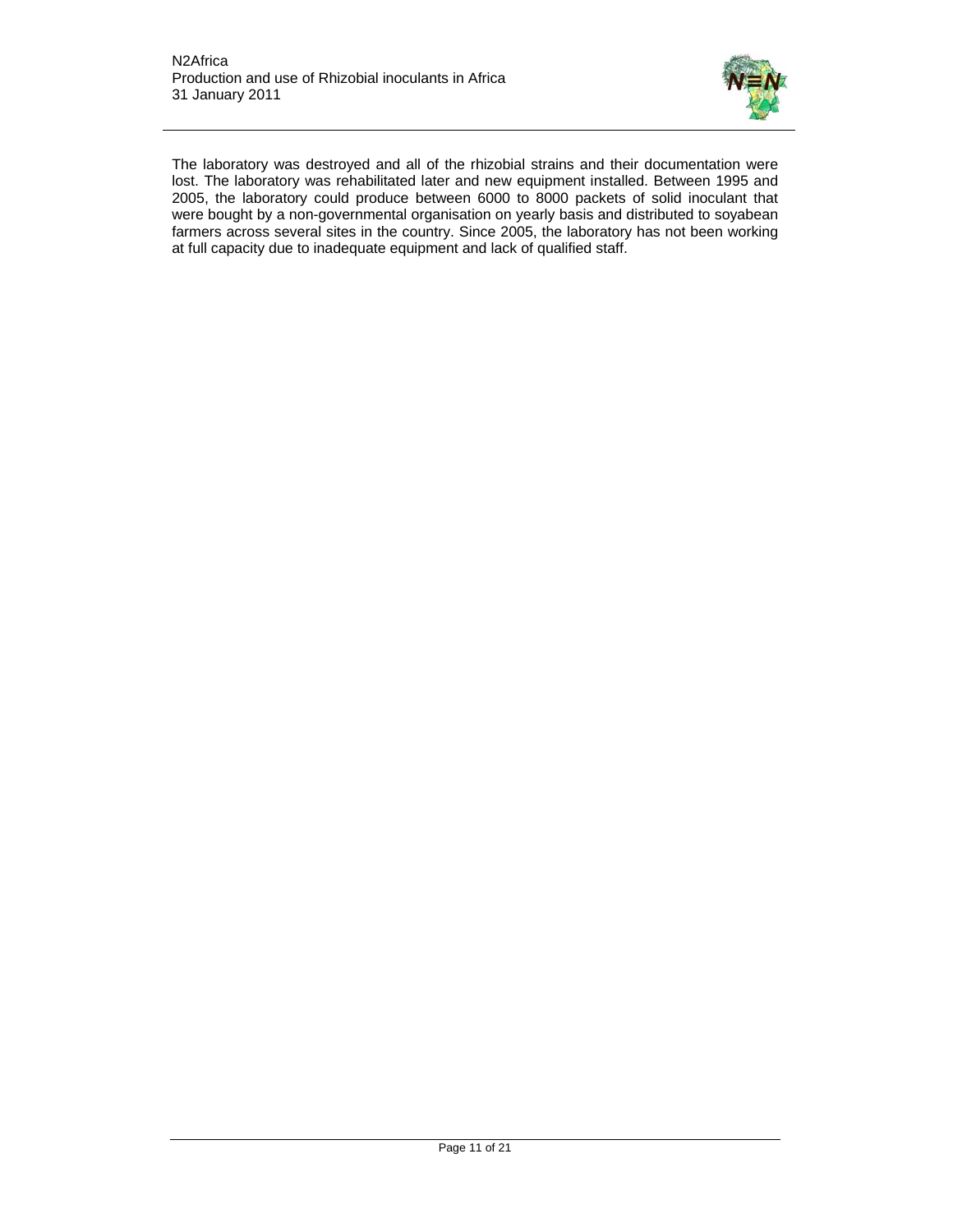

### **4 Inoculant production and use in southern Africa**

#### **4.1 Zambia**

Early documented reports on inoculation activities in Zambia came from the work of Corby (1965), who reported that soybean variety, Hernon 147, effectively nodulated with indigenous rhizobia and did not respond to rhizobial inoculation with *Bradyrhizobium japonicum* at five of the six locations in Zambia and Zimbabwe where the trials were conducted. Subsequently, a programme on symbiotic nitrogen fixation in soybean and other grain and forage legumes was initiated in 1973, with field trials on response to inoculation conducted during the 1973/74 and 1974/75 seasons (Zayed, 1982). Results of these trials showed soybean increases of 93- 102% due to inoculation on 3 varieties, Bossier, Geduld and Hale 3. These results led to the introduction in 1976 of a programme on commercial inoculant production for soybean at the Mount Makulu Research Station. Initial quantities produced were sufficient for about 1,500 ha, which increased to 2,500 ha in 1977. Inoculant production at that stage was carried out in the laboratory without recourse to sophisticated equipment. Inoculum broth was produced using a molasses medium containing 5% (w/v) molasses, 0.3% CaCo3, 0.1% yeast extract. The molasses served as a replacement to mannitol, the conventional energy source used in yeast extract mannitol (YEM) medium. Chemical analysis showed that the molasses contained 37% sugar, 0.81% calcium, 0.30% magnesium, 3.4% potassium, 0.55% sodium, 0.05% phosphorus and 0.015% zinc. The use of molasses reduced the cost of production medium by 85% compared to that of YEM. A by-product of sugarcane processing, the molasses was obtained from the Zambia State Sugar Company.

In 1983, the University of Hawaii NifTAL (Nitrogen Fixation in Tropical Agricultural Legumes) Project was subcontracted by the University of Illinois, under a USAID-funded programme, to provide a technical assistance in the establishment of a rhizobia inoculation production facility at the Mount Makulu Research Station. The objective was to improve the availability and performance of rhizobial inoculants for improved BNF in Zambia (Sloger et al., 1993). Production lasted up until 1990 when it was moved to the Balmoral Veterinary Research Institute (BVRI), Lusaka. This is basically a vaccine laboratory that uses spare capacity to make and sell rhizobium inoculants for commercial soyabean farmers. It allows the use of existing bio-reactors for vaccine production which would otherwise be too expensive for inoculant production. According to Sloger et al. (1993), the introduction of the NifTAL project led to the increase in the area planted with inoculated soybean from 6,550 ha in 1984 to 22,780 ha in 1992, with 48% of the yield attributed to the use of inoculants.

Inoculants have since 1990 been produced at the Balmoral Institute although it has remained at a pretty small scale (Table 2) and only inoculants for soybean are produced. Sterile peat is used as inoculant carrier and quality control tests are done by the Zambia Agricultural Research Institute (ZARI) at Mt Makulu Research Station. Current annual production ranges from 30,000 to 40,000 units of 250 g satchets, costing approximately US \$2.5 per satchet. The quantity of inoculant produced is based on pre-season orders by Zambia Farmers Cooperative Society and the Zambia Seeds Company. The bulk of the inoculants are sold to commercial farmers who account for 60-70% of soybean produced in Zambia (Sloger et al., 1993). Average soybean yield in the commercial farms is about1.8 t/ha compared to a yield average of 0.7 t/ha in smallholder farms. An initial major constraint to inoculant use in soybean among smallholder farmers was the unavailability of the inoculants in remote areas and lack of adequate storage facilities for the inoculum (Joshi and Javaheri, 1986). To overcome this problem, naturally nodulating (promiscuous) soybean varieties were developed (Javaheri and Nyembe, 1982; Joshi et al., 1985) and have been promoted among smallholder farms.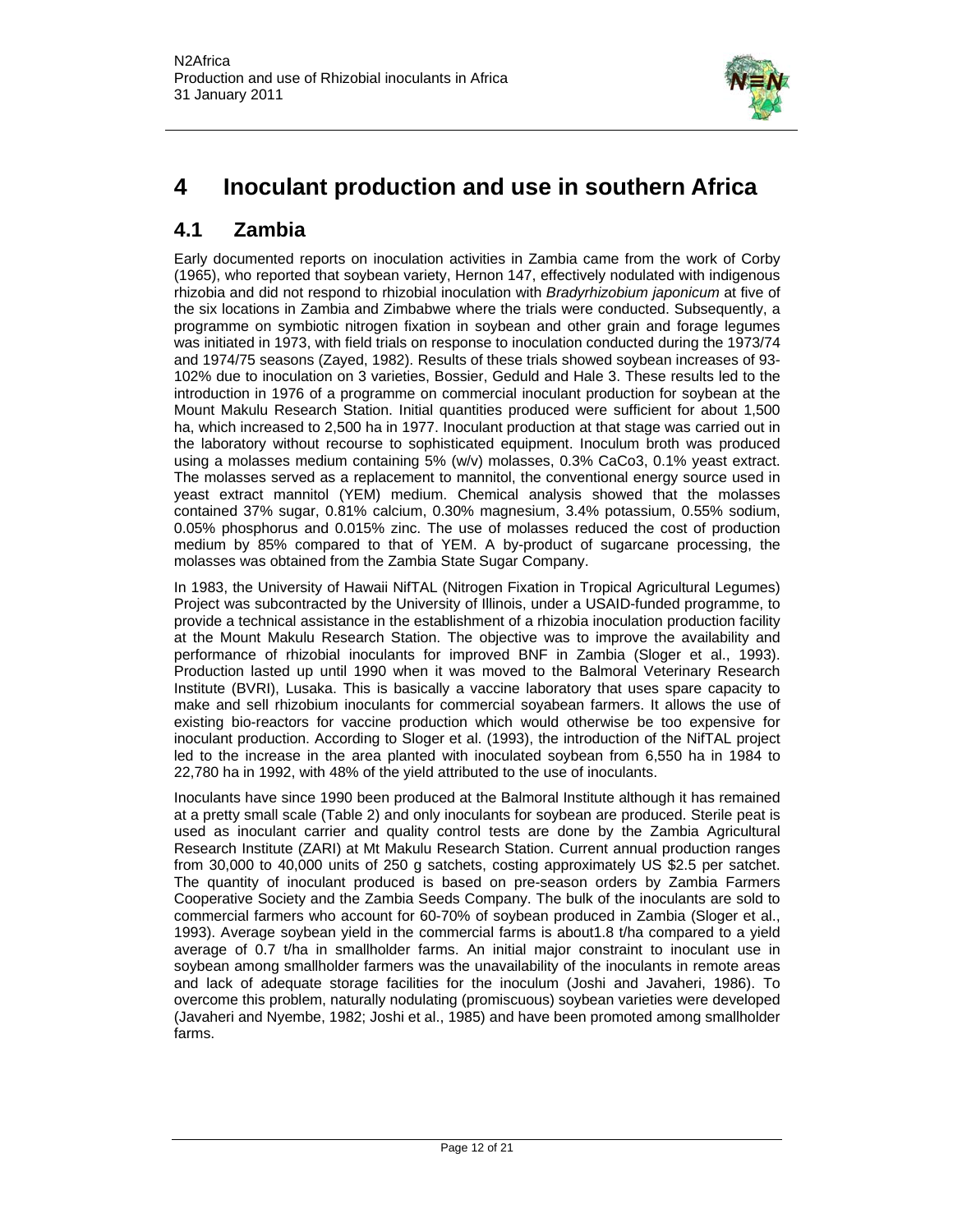

| Year    | Location    | Volume | Unit size (g) | Unit price<br>(Kwacha) | Unit price<br>(US \$) |
|---------|-------------|--------|---------------|------------------------|-----------------------|
| 1984-85 | Mt Makulu   | 8,000  | 400           | 3                      | 1.50                  |
| 1985-86 | Mt Makulu   | 21,500 | 150           | 3                      | 0.45                  |
| 1986-87 | Mt Makulu   | 16,000 | 250           | 5                      | 0.35                  |
| 1987-88 | Mt Makulu   | 24,000 | 250           | 5                      | 0.30                  |
| 1988-89 | Mt Makulu   | 26,000 | 250           | 5                      | 0.25                  |
| 1989-90 | Mt Makulu   | 36,000 | 250           | 5                      | 0.25                  |
| 1990-91 | <b>BVRI</b> | 52,000 | 250           | 50                     | 2.00                  |
| 1991-92 | <b>BVRI</b> | 55,000 | 250           | 60                     | 1.80                  |
| 1992-93 | <b>BVRI</b> | 40,000 | 250           | 150                    | 1.58                  |

**Table 2.** Volume and sale prices of inoculants produced in Zambia (From Sloger et al., 1993)

#### **4.2 Zimbabwe**

In Zimbabwe, the inoculant production facility that is located at the Grasslands Research Institute, Marondera, is the only one of its kind in the country and one of the largest in sub-Saharan Africa. It is government owned and operated on a semi commercial basis by the Soil Productivity Research Laboratory. It is supported by an independent but publicly-owned microbiology laboratory that is responsible for quality control and the maintenance of the Grassland Rhizobium collection. The collection has over 500 rhizobial and bradyrhizobial strains of tropical and temperate origin, all of which are lyophilised.

Inoculant production at SPRL started in 1962, producing inoculants for pasture legumes, mainly lucerne and clover species. Production of soybean inoculants commenced in 1967 and currently accounts for more than 90% of the inoculants produced, although inoculants are also made for *Phaseolus vulgaris, Pisum sativum, Lens culinaris, Trifolium* spp., *Medicago sativa, Desmodium* spp.*, Arachis hypogaea, Stylosanthes* spp., *Crotalaria juncea.*  The soybean inoculants are made from pure cultures of *B. japonicum* (strains MAR1491 and 1495, which are USDA 110 and 122 respectively). The long history of inoculant production means that there is a solid body of expertise in inoculant production, including expert technical staff (Giller et al., 2010).

The inoculants are made up of bagasse-based carrier that is impregnated with nutrients. Bagasse is a waste product of sugarcane. It consists largely of parenchyma cells (pith) from sugarcane stalks (Marufu et al., 1995). The bagasse is supplied by a company, Triangle Ltd at the cost of \$700 USD per tonne. Inoculant production is by batch culture using single inoculants strains in a 4-step process as follows (Marufu et al., 1995):

*Carrier processing*: The bagasse is sieved using 710 um mesh to remove coarse lignocellulose residue. The sieved fraction is mixed with other materials in the following proportion: dry bagasse (1 kg), CaCO<sub>3</sub> (20 g), MgSO<sub>4</sub>.7H<sub>2</sub>O (1.33 g), NaCl (0.67 g), K<sub>2</sub>HPO<sub>4</sub> (3.33 g), and tap water (4.6 L). The final product has a moisture content of about 40% and is weighed into a 13 x 16 cm 50 µm high density polyethylene bags at the rate of 37 g per bag. The bags are heat-sealed, leaving an opening of about 1.5 cm through which a drinking straw is inserted to allow for gaseous exchange during autoclaving. The bags are stacked in single layers on trays and left overnight at room temperatures to allow for the germination of any fungal or bacteria spores that may be contained in the carrier before autoclaving at 121  $^{\circ}$ C for 30 minutes. The openings in the sterile bags are sealed under aseptic conditions and stored in cardboard boxes until required.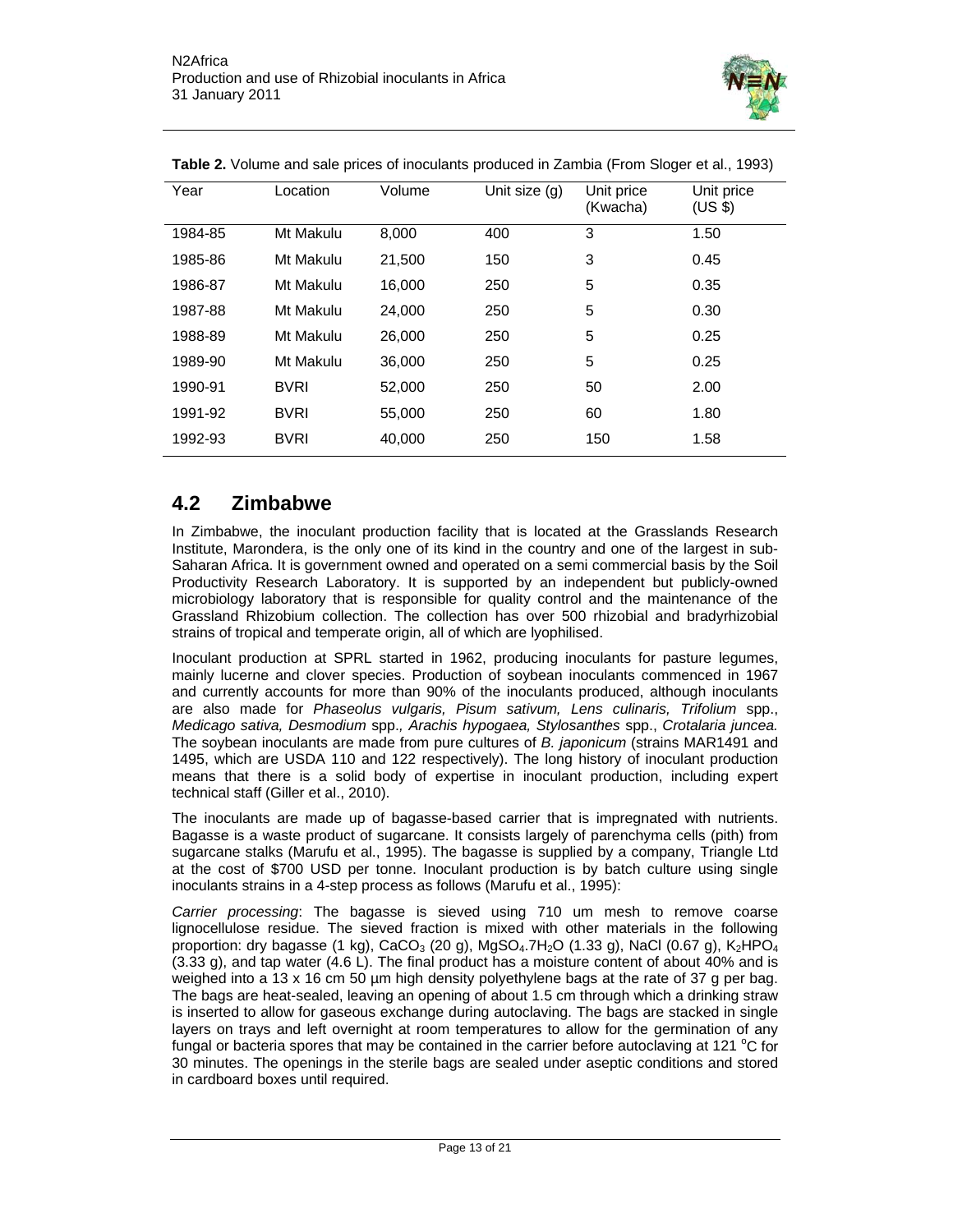

*Preparation of inoculum broth*: Rhizobial strains are grown in a nutrient broth with the following composition (per litre of water): sucrose  $(7g)$ ,  $K_2HPO_4$  (0.5 g), MgSO<sub>4</sub>.7H<sub>2</sub>O (0.2 g), NaCl (0.1 g), and yeast extract (0.5 g). This composition is similar to the conventional yeast extract mannitol medium (Vincent, 1970) often used in most laboratories, except for the substitution of 0.7% sucrose for the 1% mannitol that is contained in the Vincent media. This substitution substantially lowers production costs because mannitol is generally the best carbon source for rhizobia, but also the least available and most expensive. Broth batches of 1.5 L are produced in 2 L fermentor flasks and inoculated with 10 ml of broth culture containing the required rhizobial strain. The inoculated broth is incubated at 28  $^{\circ}$ C for 2-4 days during which the broth is aerated by passing sterilised compressed air.

Inoculation of carrier: The mature broth culture is aseptically diluted with sterile yeast extract sucrose (YES) solution at a ratio of 1:5 (broth:YES). The YES solution is made up of 22.86 g of sucrose and 1.3 g of Oxoid yeast extract in 1 L of water and is autoclaved to achieve sterility and cooled to room temperature before mixing with the broth. Fifteen millilitres of the diluted broth is injected into pre-packed carrier through the lining of the bag using a sterile 5 mL repeater syringe. Prior to the injection, the wall of the lining of the bag is swabbed with 70% alcohol at the point where the injector is to penetrate. The needle hole is immediately sealed with an adhesive label that carries information on the batch number, the rhizobial strain, the legume for which the inoculants is to be used, and the expiry date.

Curing of inoculants bags: The inoculated bags are kept at 28 °C for 14 days. This is to allow for multiplication of rhizobial numbers in the carrier before storage at 4  $^{\circ}$ C. At the end of this period, the bags are visually graded for fungal contamination and 2 sample packs are randomly selected from each batch for testing at the laboratory. Quality control measures require the inoculants to contain a minimum of  $1.0 \times 10^9$  rhizobia.

Quality control is conducted on the mother culture and on all batches using plating for purity and counts, and plant infection tests for nodulation and nitrogen fixation. The inoculants have a shelf life of up to 6 months when refrigerated at  $4^{\circ}$ C and a shelf life of 4 months when stored at room temperature in clay pots.

The factory has an annual capacity of about 200,000 packs of 100g units. However, its current production level is about 60,000 units annually. The inoculant at Marondera was exclusively patronised by farmers in the commercial farming sector up until the late 1990s when a soybean promotion programme led to a widespread adoption and use of inoculants by smallholder farmers. Production of inoculants increased until the collapse of commercial agriculture in 2001 to a peak of 136,000 sachets (Figure 1). Since 2000 much of the inoculants produced have been used in smallholder agriculture, with production gradually gaining ground in response to demand. A sachet currently sells for \$6 per pack. Inoculant packs are marketed by agro-dealers that are approved by the Ministry of Agriculture. These are usually farmers' cooperatives and seed companies with branches throughout the country. Seed Co, the largest soybean seed house in Zimbabwe, sells an average of 30,000 units annually. The Agriculture Extension Department and Grains Marketing Board each has an annual sale of about 10,000 units. This arrangement ensures that seeds and inoculants are sold at the same market outlets. The bulk of the inoculant is sold within Zimbabwe; however, Seed Co exports some of the inoculant for sale in Zambia and there are also buyers from Mozambique who buy directly from SPRL.

Since the 2007/2008 season, production has been hampered by problems of intermittent electricity supply, and inadequate resources. The facilities are well-maintained under the circumstances, but in dire need of reinvestment as many of the autoclaves need repair (some date from the 1950's) and the glasshouses and buildings need renovation (Giller et al., 2010).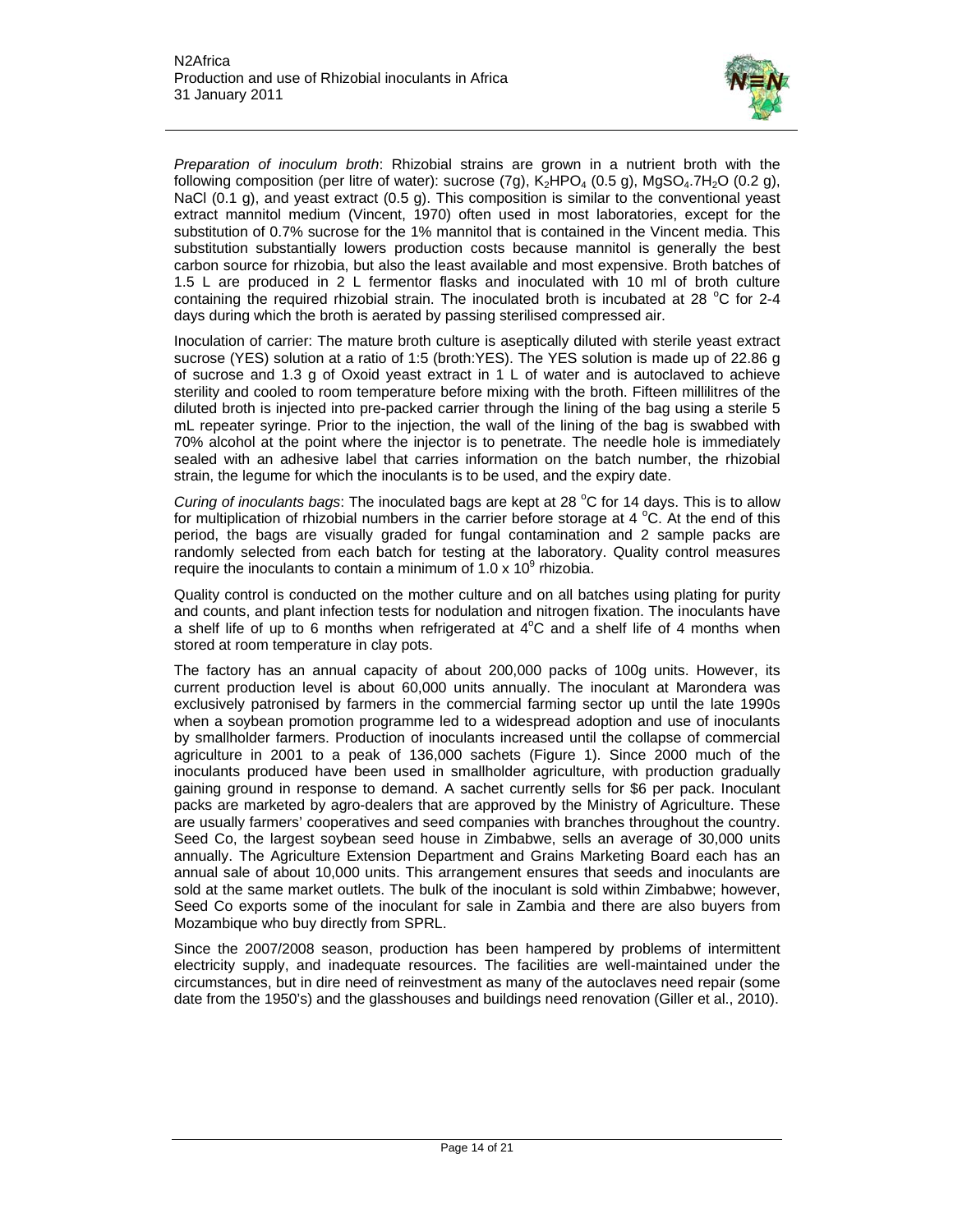



**Figure 1. Production of soybean inoculants (indicated in number of 100 g sachets) at SPRL, Marondera, Zimbabwe has stagnated since 1995 (Giller et al., 2010).**

#### **4.3 South Africa**

Commercially manufactured South African inoculants first appeared on the market in 1952 and rapidly expanded to warrant the introduction of an independent quality control system in the early 1970s (Strijdom, 1998). Beginning from 1966, the requirements for registration of inoculants with the South African Department of Agriculture included the use of a peat carrier and a proof that rhizobia could survive in specified minimum numbers in inoculants until the expiry date six months after their manufacture. Inoculants of each batch produced are submitted by the manufacturer for plate count and serological tests before marketing, or samples were taken at trade outlets by the regulatory agency for testing. Since 1976, all inoculants had to be manufactured with sterilised peat and must contain at least 5 x 10<sup>8</sup> rhizobial cells  $g^1$  of peat (Strijdom, 1998). A range of inoculants are produced for a number of crops including soybean, *Medicago* spp. and groundnut/cowpea (Deneyschen et al., 1998). However, there is little information available about production methods and quality control practices. A prominent inoculant producer in South Africa is Soygro Pty Ltd. This company is based in Potchefstroom, about an hour's drive from Johannesburg. It manufactures and produces microbiological formulations of various types, including rhizobial inoculants, for plants. According to the company's web site, it is the largest manufacturer in South Africa for microbiological inoculants for plants.

#### **4.4 Malawi**

In Malawi, inoculation activities probably started with soybean. Although this crop has been under cultivation in the country since about 1909 when it was recommended as green manure crop, the earliest records on inoculation activities were from 1951 when inoculation trials at Thyolo indicated the benefit of Rhizobium inoculant to soybean (Davis, 1979). Subsequent trials in the 1960s and 1970s at Chitedze demonstrated dramatic increases in soybean yields due to the application of locally produced inoculants. Commercially available inoculants produced by the Microbiology Section of Chitedze Agricultural Research Station, Lilongwe, were available starting from 1975. Going by the brand name of Fertilizer for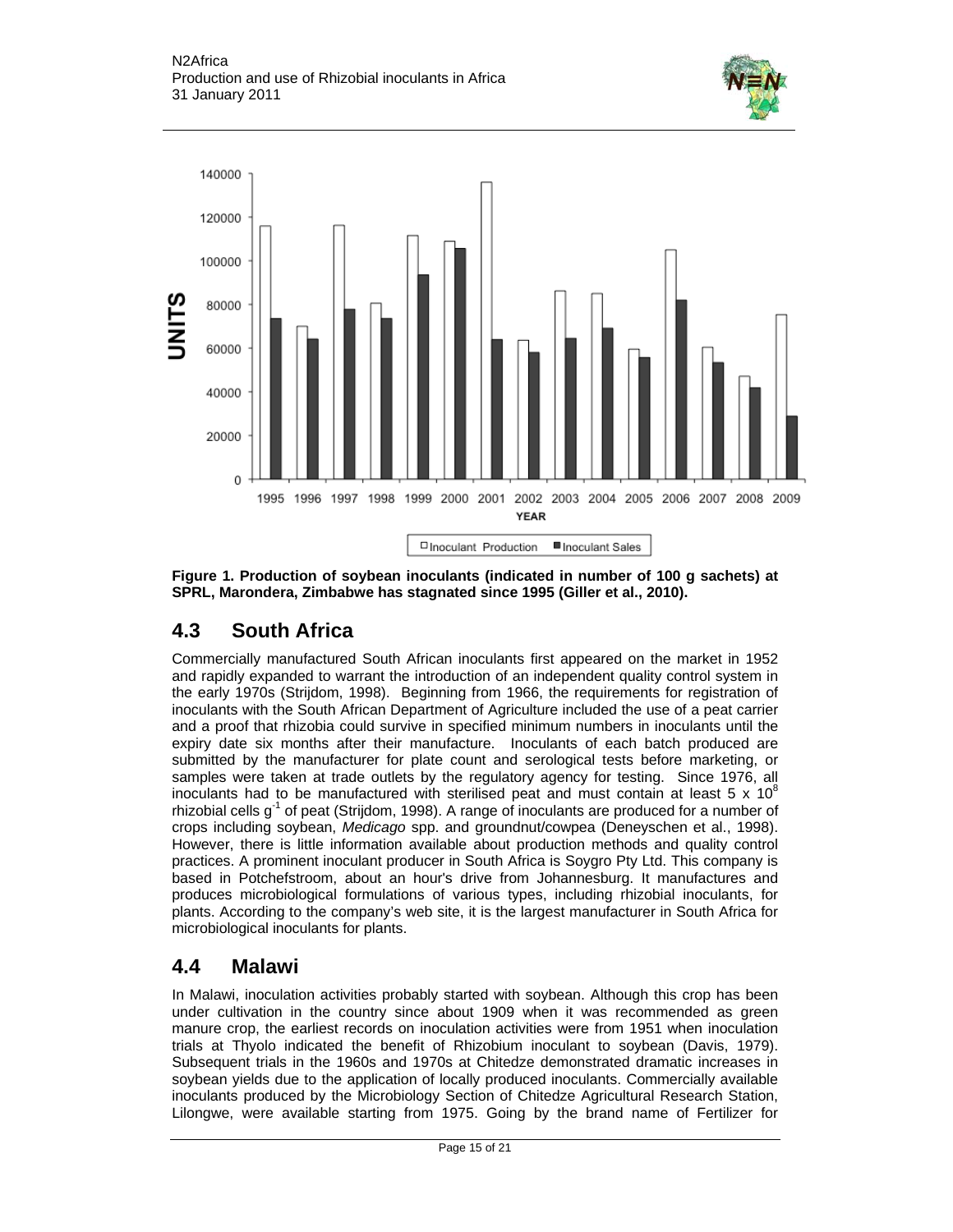

Legumes, inoculants for several pasture and grain legumes were produced and sold in 50 g packets (Khonje, 1989). These included cowpea, soybean, groundnut, common bean, lucerne (*Medicago sativa*), arch (M*acrotyloma axillare*), siratro (*Macroptilium atropurpureum*), *Centrosema pubescens*, *Aeschynomene americana*, *Desmodium* spp., *Stylosanthes guianensis*, *Neonotonia wightii*, *Lotononis bainesii*, *Leucaena leucocephala*, and guar (*Cyamopsis tetragonoloba*).

Sales rose from a paltry 450 packets in 1976 to about 1800 in 1987/88 (Table 3). The inoculants were usually purchased in bulk by the Agricultural Development Divisions and distributed to smallholder farmers. However, inoculant use by smallholder farmers had not been widely adopted largely because of inadequate extension but also due to poor quality products. Davis (1982) had earlier demonstrated that the inoculants produced in Malawi remained viable for up to 12 weeks at 26°C. Sadly, however, quality control in recent times has not been effectively implemented, with quality checks on the mother cultures being almost non-existent, and there is no quality control on the finished product. Nonetheless, the laboratory continues to produce inoculants; production figures since 2005 have been at about 20,000 units of 50 g per annum at the cost of about US \$0.40 per unit (Lwimbi, pers. Comm.). Inoculants are currently produced for groundnut, common bean, soybean and pigeonpea using filter mud as carrier. Products are sold directly to farmers on the assurance that the inoculants contain 10<sup>6</sup> cells/g and a storage life of 6 weeks at room temperature. Given the parlous quality control practice at Chitedze, it is not unlikely that farmers are merely sold some other organisms in place of viable inoculant rhizobia.

|                 |     | Growing season Number of buyers Number of 50 g packets sold Total cost (Kwacha)* |         |
|-----------------|-----|----------------------------------------------------------------------------------|---------|
| 1976/77         | ND. | 448                                                                              | 224.00  |
| 1977/78         | ND. | 616                                                                              | 308.00  |
| 1978/ <u>79</u> | 14  | 1089                                                                             | 544.50  |
| 1979/80         | 20  | 872                                                                              | 436.00  |
| 1980/81         | 22  | 1179                                                                             | 520.00  |
| 1981/82         | 23  | 3481                                                                             | 1741.00 |
| 1982/83         | 11  | 1741                                                                             | 1384.25 |
| 1983/84         | 18  | 975                                                                              | 731.25  |
| 1984/85         | 20  | 1296                                                                             | 972.00  |
| 1985/86         | 16  | 1145                                                                             | 858.75  |
| 1986/87         | 38  | 1767                                                                             | 1325.25 |
| 1987/88         | ND  | 1775                                                                             | 1221.25 |

**Table 3.** Total *Rhizobium* inoculant sales in Malawi, 1976-1988 (From Khonje, 1989).

ND = No data.

 $*$  = The cost of inoculant was 50 tambala per 50 g packet in 1976/77.

- In 1982/83 the price was raised to 75 tambala.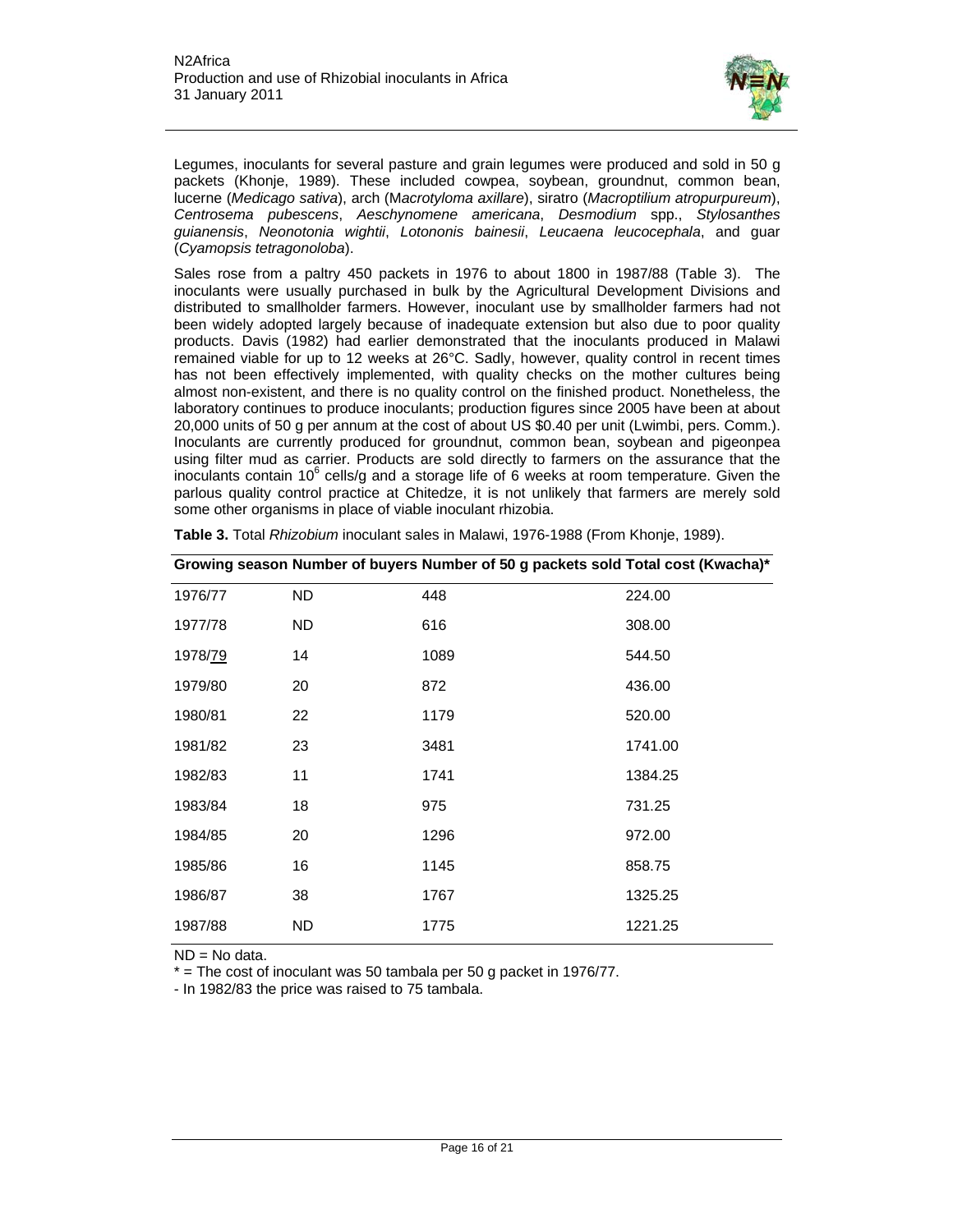

### **Conclusion**

The greatest efforts at promoting inoculant production and use in sub-Saharan Africa were made by governments in East and Central as well as southern Africa. These efforts were often actualised through projects funded by international organisations with pilot inoculant plants being set up in universities or research stations. While these projects lasted, there was often an increase in inoculant production and sales in such countries. However, such spikes in availability and sales tended to wear off once the projects came to an end. It appears that a major impediment to the sustainability of such projects is the absence of private investors that can grow the venture beyond the pilot project stage. There is also the problem of inadequate resources and the absence of good quality control framework, which results in poor quality products and hence farmer apathy towards the products.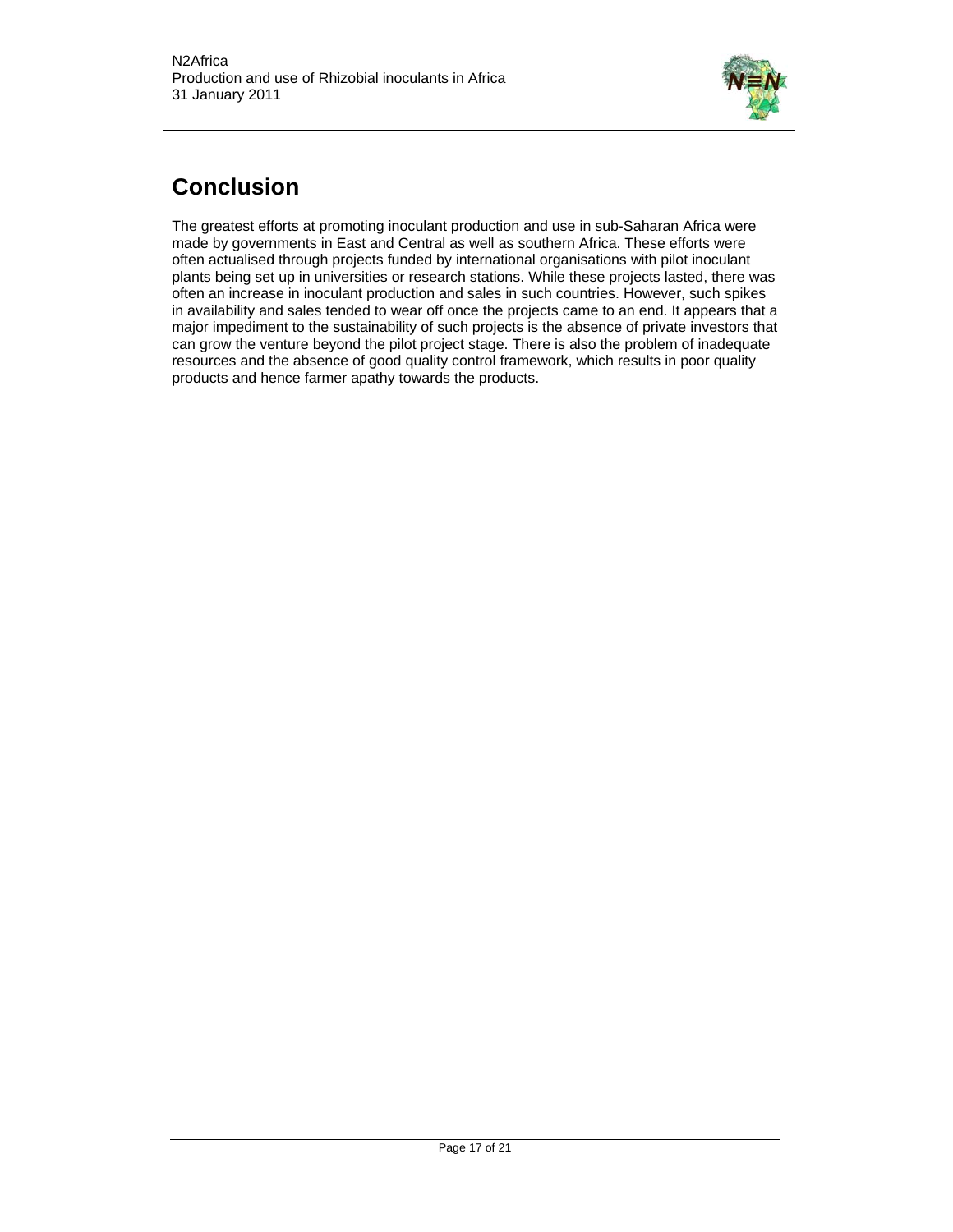

### **References**

Cassien, B and Woomer, P.L. 1998. Recent history of the BNF activities at the Institut des Sciences Agronomique du Rwanda. In: F.D. Dakora (ed.) Biological Nitrogen Fixation in Africa: Linking Process to Progress, African Association for Biological Nitrogen Fixation, Cape Town, south Africa, pp. 33-34.

Corby, H.D.L., 1965. Report of national Rhizobium trial for soyabeans, 1963/1964. Mimeo, Rep. No. 236/59, Grasslands Research Station, Marandellas, Zimbabwe.

Davis, P.E. 1982. Legume microbiology research in Malawi. 1976-1981. Final report of the ODA Technical Cooperation Officer. February 1982. Lilongwe, Malawi.

Deneyschen, T., Strijdom, B.W. and Law, I.J. 1998. Comparison of South African legume inoculants manufactured in 1978-79 and in 1995-97. In: F.D. Dakora (ed.) Biological Nitrogen Fixation in Africa: Linking Process to Progress, African Association for Biological Nitrogen Fixation, Cape Town, south Africa, pp. 50-51.

Giller, K.E., Murwira, M.S., Dhliwayo, D.K.C., Mafongoya, P.L. and Mpepereki, S. 2010. Soyabeans and sustainable agriculture in southern Africa. Accepted for publication in International Journal of Sustainable Agriculture.

Javaheri, F. and Nyemba, R. 1982. Notes on soybean nodulation with the indigenous Rhizobium in Zambian soils. Soybean Genetics Newsletter 9, 173-174

Joshi, J.M., Javaheri, F. and Nkumbula, S. 1985. Development of promiscuous soybean varieties. Soybean Genetics Newsletter 12, 113-116.

Joshi, J.M. and Javaheri, F. 1986. Zambia. Genetics Newsletter 13, 209-212.

Khonje, D.J. 1989. Adoption of the rhizobium inoculation technology for pasture improvement in sub-Saharan Africa. In B.H. Dzowela, A.N. Said, Asrat Wendem-Agenehu and J.A. Kategile (Eds.), Utilization of research results on forage and agricultural by-product materials as animal feed resources in Africa. PANESA, Lilongwe, Malawi.

Karanja, N.K., Mwala, A.K., Kahindi, J.P. and Woomer, P.L. 1998. The East African Rhizobium MIRCEN: a review of the progress in research, training, and information dissemination. In: F.D. Dakora (ed.) Biological Nitrogen Fixation in Africa: Linking Process to Progress, African Association for Biological Nitrogen Fixation, Cape Town, south Africa, pp. 101-102

Marufu, L., Karanja, N. and Ryder, M. 1995. Legume inoculant production and use in East and southern Africa. Soil Biology and Biochemistry 27, 735-738.

Mugabe, J. 1994. Research on Biofertilizers: Kenya, Zimbabwe and Tanzania. Biotechnology and Development Monitor 18, 9-10.

Odame, H. 1997. Biofertilizer in Kenya: research, production and extension dilemmas. Biotechnology and Development Monitor 30, 20-23.

Rwakaikara-Silver, M.C., Luwata, C.K. and Katende, S.S. 1998. "Rhizobia for hope": legume inoculant production by Makerere University for emergency relief in Rwanda. In: F.D. Dakora (ed.) Biological Nitrogen Fixation in Africa: Linking Process to Progress, African Association for Biological Nitrogen Fixation, Cape Town, south Africa, 214 pp.

Sloger, C., Carr, T.H., Rourke, J.W. and Tembo, H. 1993. Review of legume inoculant use in Zambia: an assessment of the agronomic and economic impacts, 1984 to 1992. NifTAL, Hawaii, USA. 21 pp.

Strijdom, B.W. 1998. South African studies on biological nitrogen-fixing systems and the exploitation of the nodule bacterium-legume symbiosis. South African Journal of Science 94, 11-23.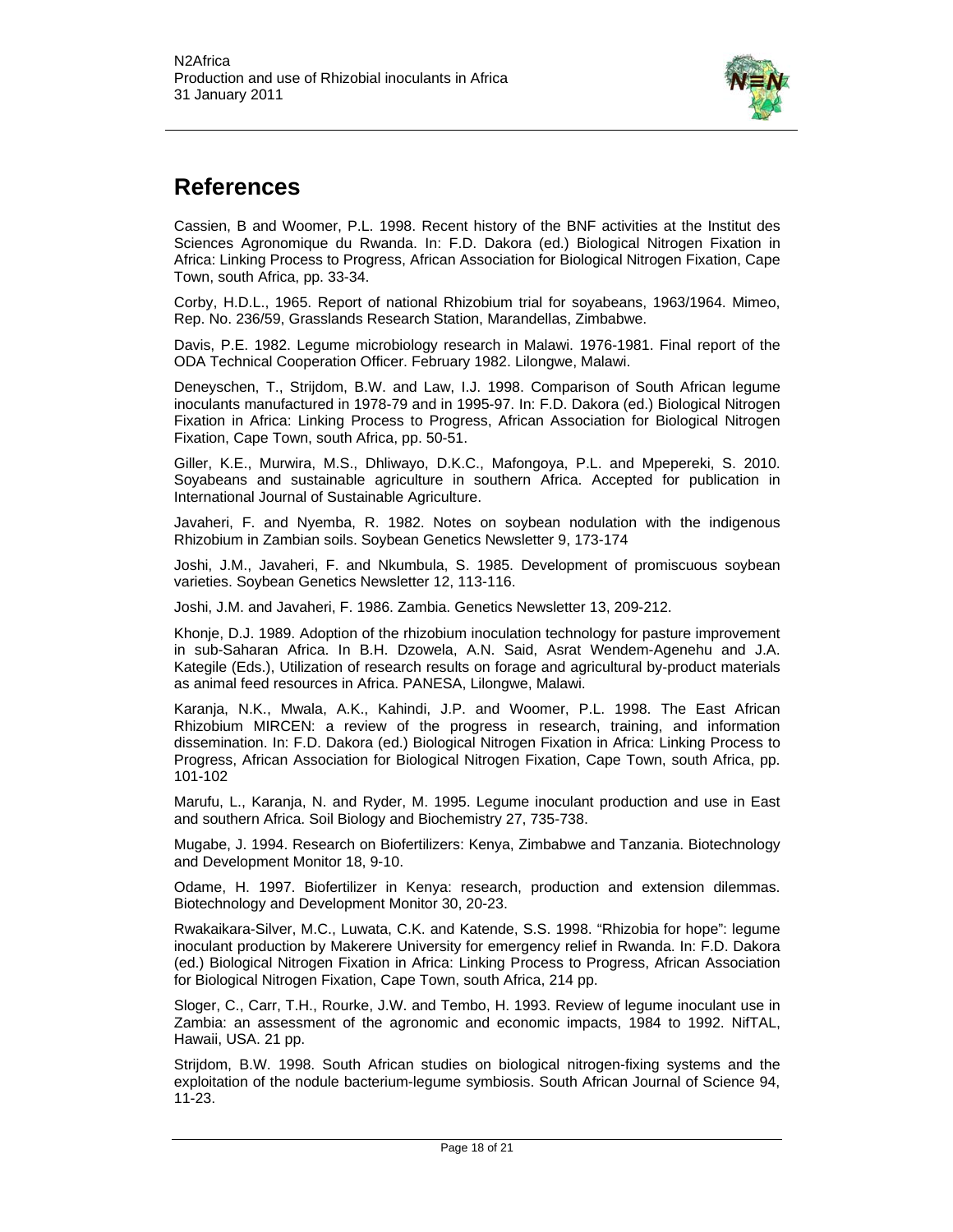

Vincent, J. M. (1970). A Manual for the Practical Study of Root-Nodule Bacteria, Blackwell, Oxford.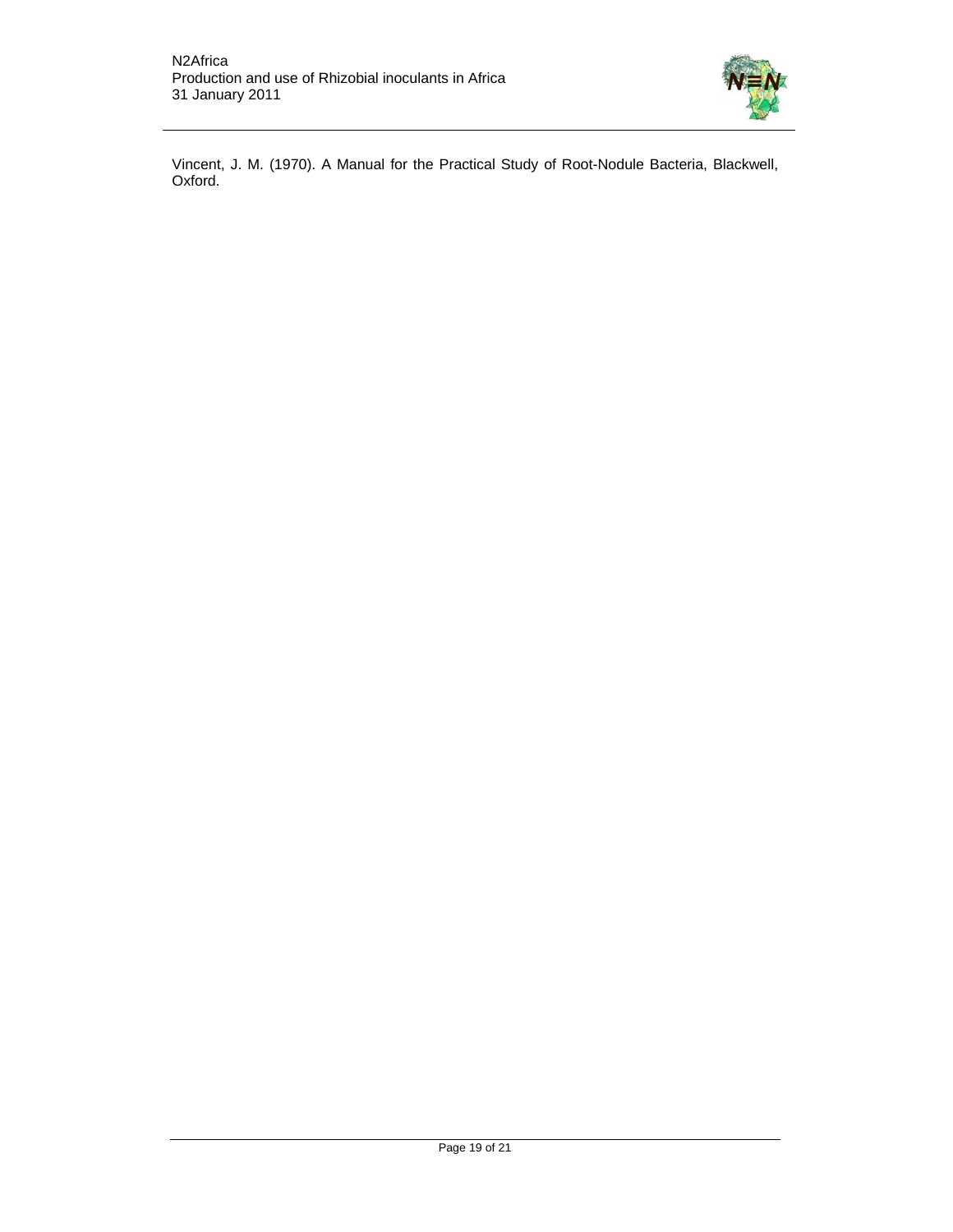

### **List of project reports**

- 1. N2Africa Steering Committee Terms of Reference
- 2. Policy on advanced training grants
- 3. Rhizobia Strain Isolation and Characterisation Protocol
- 4. Detailed country-by-country access plan for P and other agro-minerals
- 5. Workshop Report: Training of Master Trainers on Legume and Inoculant Technologies (Kisumu Hotel, Kisumu, Kenya-24-28 May 2010)
- 6. Plans for interaction with the Tropical Legumes II project (TLII) and for seed increase on a country-by-country basis
- 7. Implementation Plan for collaboration between N2Africa and the Soil Health and Market Access Programs of the Alliance for a Green Revolution in Africa (AGRA) plan
- 8. General approaches and country specific dissemination plans
- 9. Selected soybeans, common beans, cowpeas and groundnuts varieties with proven high BNF potential and sufficient seed availability in target impact zones of N2Africa Project
- 10. Project launch and workshop report
- 11. Advancing technical skills in rhizobiology: training report
- 12. Characterisation of the impact zones and mandate areas in the N2Africa project
- 13. Production and use of Rhizobial inoculants in Africa